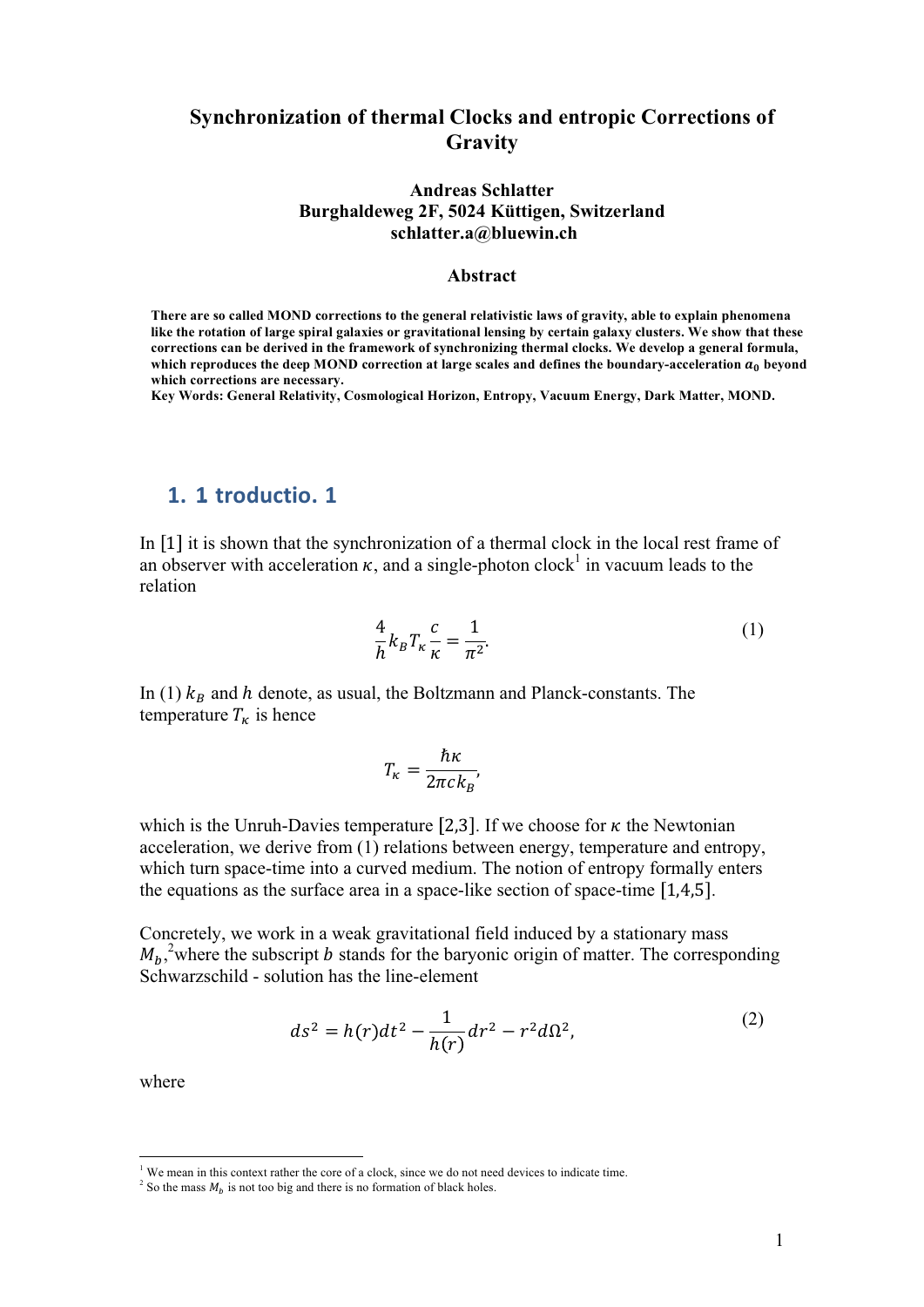$$
h(r) = (1 + 2\Phi(r)), \Phi(r) = -\frac{M_b G}{c^2 r}.
$$
 (3)

 $\Phi(r)$  is the Newtonian potential. The key-relation, which is derived in [1] and which is valid on a space-like section at  $t = 0$ , say, is

$$
T_{g(r)} \cdot \frac{k_B A(r)}{4l_P^2} = \frac{1}{2} E_b.
$$
 (4)

 $T_{q(r)}$  denotes the Unruh-Davies temperature corresponding to the surface acceleration  $g(r) = \frac{M_b G}{r^2}$ ,  $l_p = \sqrt{\frac{G\hbar}{c^3}}$  is the Planck-length and  $A(r) = 4\pi r^2$  the surface area of a sphere with radius r. The energy  $E_b$  is induced by the baryonic mass  $E_b = M_b c^2$ . Equation (4) allows us to formally introduce an entropy term

$$
S_b(r) = \frac{k_B A(r)}{4l_p^2}.\tag{5}
$$

This entropy can be shown to arise from the space-like entanglement of microstates in vacuum  $\overline{6} - 8$ ]. For our purpose we introduce it on the heuristic level in analogy to the thermodynamic relation  $\overline{Q} = TS$ . Equation (4) can also be written as

$$
g(r)A(r) = \frac{4\pi G}{c^2}E_b.
$$
 (6)

It is explained in  $[1]$  that it is possible to generalize relation  $(6)$ , valid in a local rest frame, to a covariant version on arbitrary static Lorentz manifolds and to derive the Einstein equations from there. A key-ingredient is the strict area law (5). It is well known that the gravitational laws need a correction to explain phenomena like the flattening of the rotation-velocity of large galaxies in the outer limits of the spiral arms and anomalies in gravitational lensing by certain galaxy clusters. As a natural solution astronomers assumed the presence of additional, invisible, non-baryonic matter  $M_d$ , so called dark matter, in order to fit the data.<sup>3</sup> So far the hunt to detect dark matter has been elusive. In addition, the idea of dark matter unpleasantly adds free ad hoc parameters to the theory. Corrections to the laws of gravity, so called  $MOND<sup>4</sup>$ corrections, have been introduced  $[9,10]$ <sup>5</sup> in order to fit the data. There have been suggestions to explain MOND by thermodynamic aspects of the vacuum  $[11 - 15]$ . In [11] E. Verlinde recently proposes an elaborate entropic origin for the corrections and we show in this paper that the framework of synchronizing thermal clocks is ideally suited to derive a general correction formula, which produces the deep MOND correction at large scales and the correct boundary between the regimes of MOND and general relativity.

<sup>&</sup>lt;sup>3</sup> The idea was pioneered by Fritz Zwicky in the 1930-ties.

<sup>4</sup> Modified Newtonian Dynamics

<sup>&</sup>lt;sup>5</sup> MOND has been pioneered by M.Milgrom in the 1970-ties.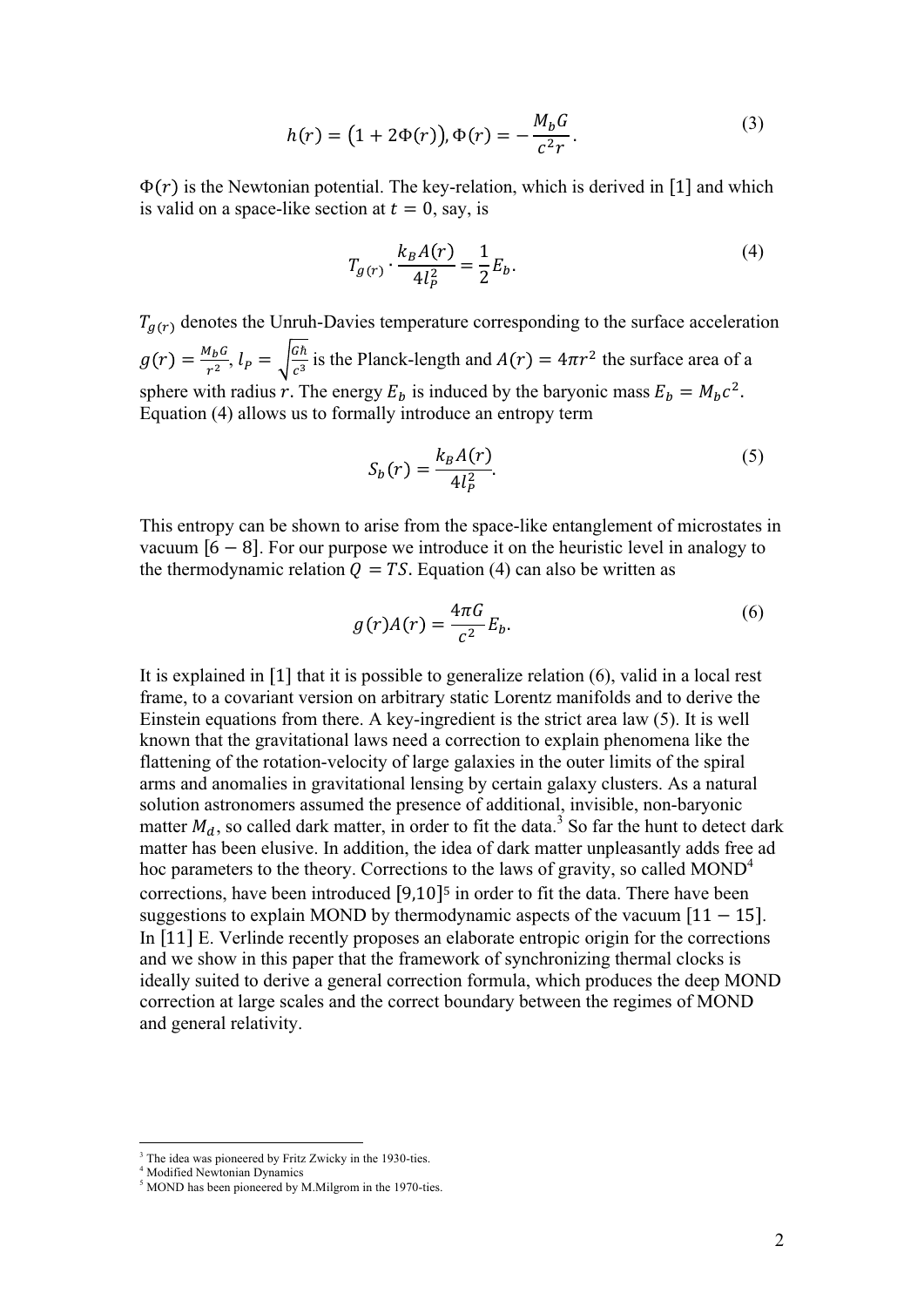## **2. 2. 2.tt. r spac.**

De-Sitter space is a spherically symmetric vacuum solution of Einstein's equations with positive cosmological constant  $\Lambda > 0$ . It is suited to serve as a model for an expanding universe, like the one we seem to live in. The line-element in a static coordinate patch takes the already familiar form

$$
ds^{2} = h(r)dt^{2} - \frac{1}{h(r)}dr^{2} - r^{2}d\Omega^{2},
$$
\n(7)

this time with

$$
h(r) = \left(1 - \frac{r^2}{R_{\infty}^2}\right).
$$
\n(8)

 $R_{\infty}$  denotes the Hubble scale, i.e. the radius of a cosmic horizon, which accelerates with the Hubble parameter  $H_0$  [16

$$
a_{R_{\infty}} = cH_0 = \frac{c^2}{R_{\infty}} = c^2 \sqrt{\frac{\Lambda}{3}}.
$$
\n(9)

We will need the following relationship: with  $a_0 = \frac{a_{R_{\infty}}}{2}$  we have

$$
T_{a(r)} = \frac{r}{R_{\infty}} T_{a_0}.
$$
\n(10)

Relationship (10) is motivated by the cosmological constant. The energy density of the vacuum is supposed to be constant, in spite of expansion, and there holds

$$
\frac{8\pi G}{c^4}\bar{e}_{vac} = \Lambda.
$$
 (11)

Therefore we get for the energy within a region of radius  $r$  right in the spirit of (4)

$$
\frac{4}{3}\pi r^3 \frac{\bar{e}_{vac}}{2} = T_{a(r)}S(r). \tag{12}
$$

Starting from (12) we get the following chain of expressions

$$
\frac{4}{3}\pi r^3 \frac{\bar{e}_{vac}}{2} = T_{a(r)} k_B \frac{4\pi r^2}{4l_p^2},\tag{13}
$$

and by  $(11)$ 

$$
\frac{c^4r}{4\pi} \cdot \frac{\Lambda}{3} = T_{a(r)} \frac{k_B c^3}{\hbar},\tag{14}
$$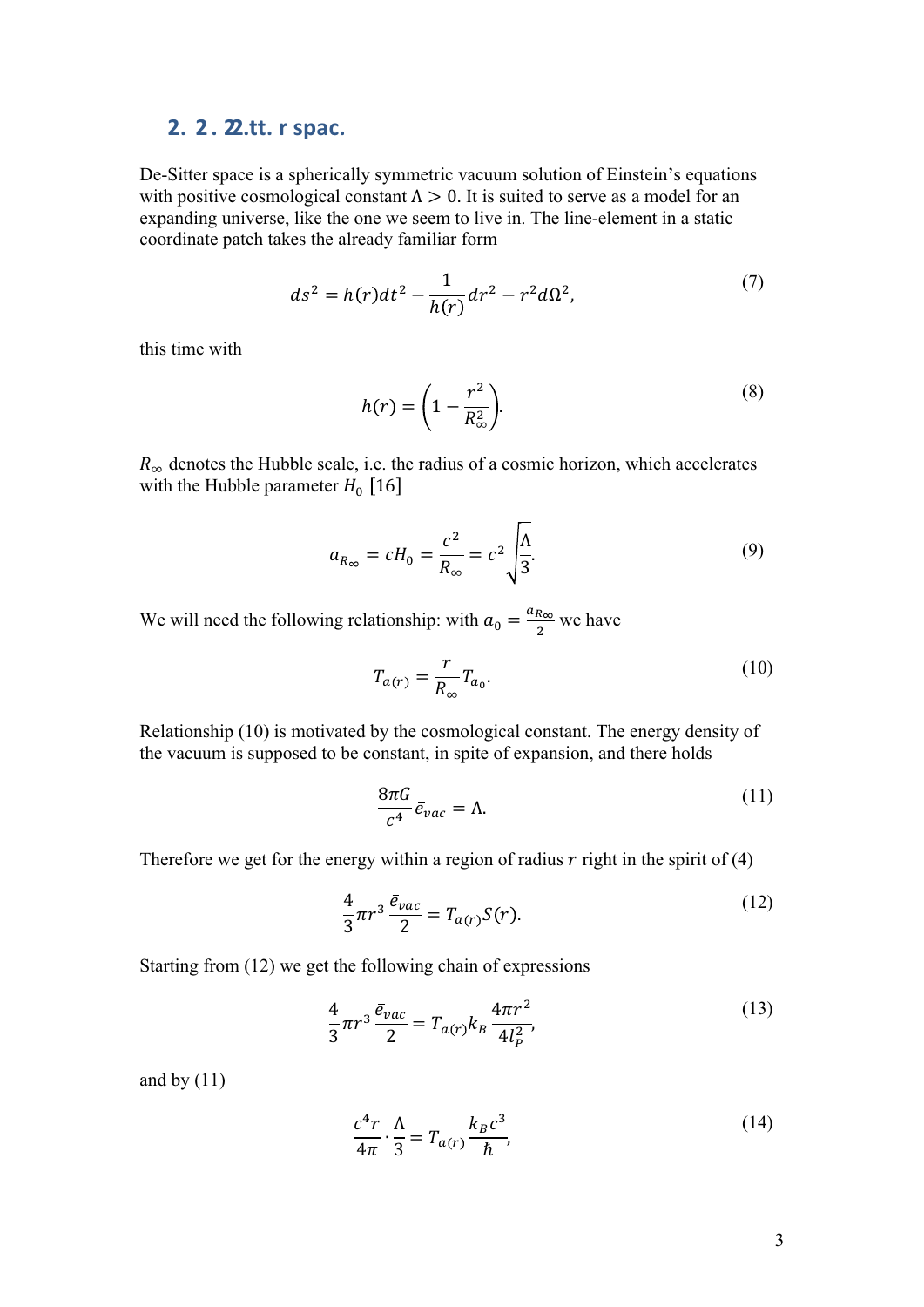which turns by (9) into

$$
\frac{\hbar r}{4\pi k_B} \cdot \frac{c^2}{R_\infty^2} = T_{a(r)}c,\tag{15}
$$

and finally by the definition of  $a_0$ 

$$
\frac{\hbar}{4\pi k_{B}c} \cdot \frac{r}{R_{\infty}} a_{R_{\infty}} = T_{a_{0}} \frac{r}{R_{\infty}} = T_{a(r)}.
$$
\n(16)

The existence of the horizon seems to cause a challenge to the description of entanglement entropy by a mere area law and there is no satisfactory microscopic description of a space-time with positive cosmological constant yet  $[11]$ . Some recent work  $[17,18]$  suggests that information and hence entropy is not localized at the horizon but is stored in the bulk space-time. We introduce on the spatial section at  $t = 0$ , say, like in [11] the following entropy term

$$
S_d(r) = \frac{r}{R_{\infty}} \frac{k_B A(r)}{4l_p^2} . 6
$$
 (17)

We index this entropy by the small letter  $d$  to indicate its dark vacuum-nature. At the horizon  $r = R_{\infty}$ ,  $S_d(R_{\infty})$  coincides with the Bekenstein-Hawking entropy [4,5], as it should. With the help of (10) and (17) we are going to introduce a dark vacuumenergy term  $E_d$  by defining

$$
E_d = T_{a(r)} S_d(r). \tag{18}
$$

This dark energy  $E_d$  ultimately stems from the cosmological constant  $\Lambda > 0$  (9) and is explicitly of entropic form. We will argue that it is this energy, which is responsible for the corrections to the laws of gravity and also gives rise to apparent dark matter  $M_d$ .

### **-- -**

The presence of a baryonic mass  $M_b$  in a causal patch of the vacuum with positive cosmological constant  $\Lambda > 0$  is described by a combination of two geometries, the Schwarzschild-de Sitter geometry, differing from (3) and (8) in the factor  $h(r)$ 

$$
h(r) = \left(1 - \frac{r^2}{R_{\infty}^2} - \frac{2M_b G}{c^2 r}\right).
$$
 (19)

If the dark energy contribution is supposed to originate from the surface-gravity  $g(r) = -c^2 \frac{d}{dr} \Phi(r)$ , induced by  $M_b$ , then together with (4) there must hold

<sup>&</sup>lt;sup>6</sup> Of course, there ist the possibility to explain  $S_d(r)$  heuristically by observing that by (16) there holds  $T_{a(r)}S(r) = T_{a_0}S_d(r)$  and that from a vacuum-perspective there is only the uniform  $a_0$ -accleration of space. The definition of  $E_d$  in (18) is then based on a mixed perspective. like the metric (19).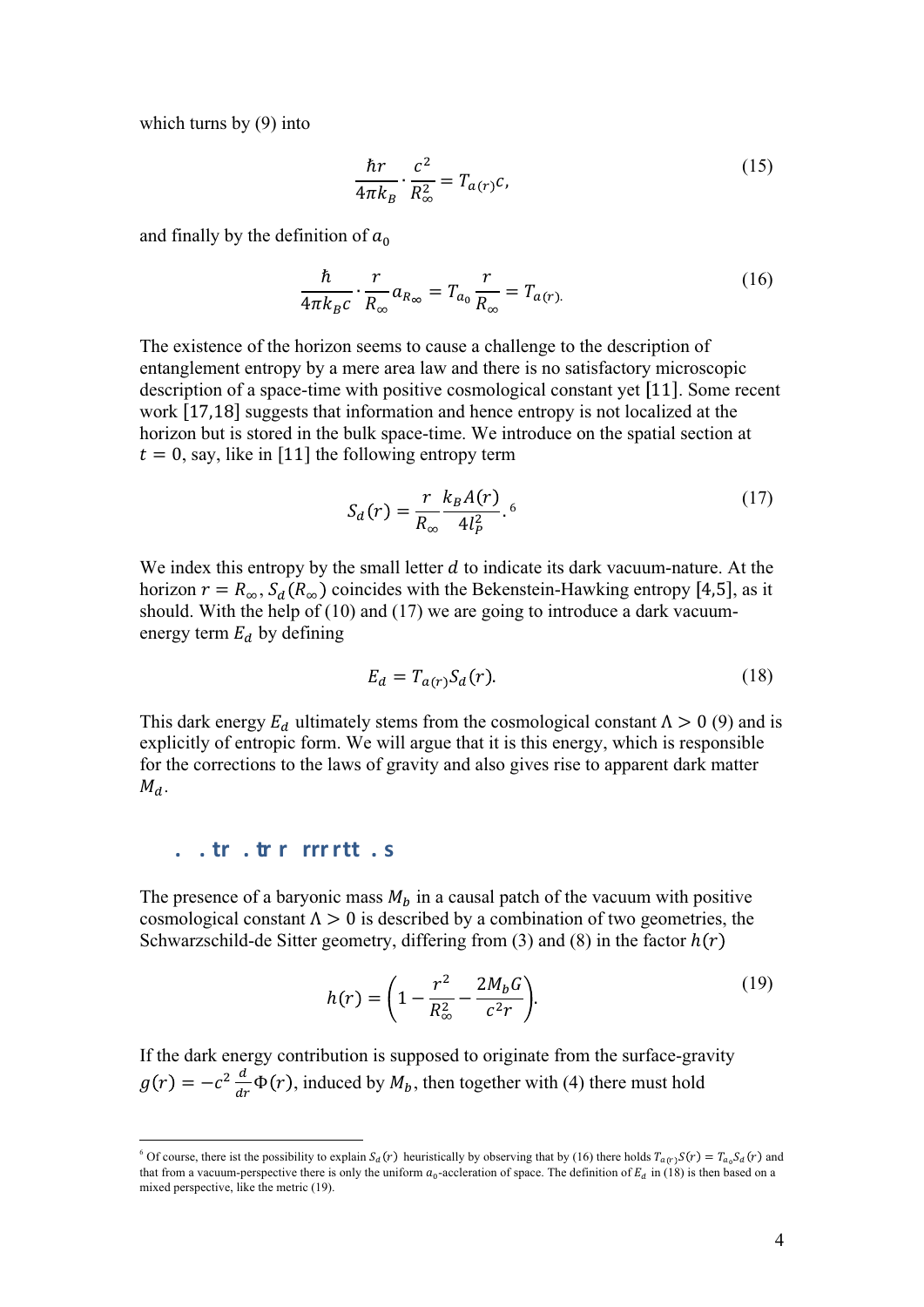$$
T_{g(r)}S_b(r) = E_d = T_{a(r)}S_d(r).
$$

Hence

$$
T_{g(r)} \frac{k_B A(r)}{4l_P^2} = T_{a(r)} \frac{r}{R_\infty} \frac{k_B A(r)}{4l_P^2}.
$$
 (20)

 $(20)$  can be interpreted as the synchronization of two thermal clocks [1]. By  $(10)$  we get from (20)

$$
\frac{a^2(r)}{a_0} = g(r) = \frac{M_b G}{r^2}.
$$
 (21)

Hence

$$
a(r) = \frac{\sqrt{M_b G a_0}}{r}.
$$
\n(22)

(22) is exactly the MOND correction in [9]. Note that for large scales,  $|\Phi(r)| \ll 1$ ,  $a(r)$  clearly dominates the gravitational acceleration. Assuming now that the acceleration  $a(r)$  is due to the gravitational potential, induced by some apparent dark matter  $M_d$ 

$$
a(r) = \frac{M_d G}{r^2},\tag{23}
$$

we get by suitable manipulation of (21)

$$
\frac{M_d^2 G}{r^2} = M_b a_0,\tag{24}
$$

or

$$
M_d = \sqrt{\frac{M_b a_0}{G}} \cdot r. \tag{25}
$$

Dark matter is therefore spread out over space, as it is needed to flatten the velocity curves. To gain further insight, we can also write (24) in integrated form

$$
\int_{0}^{R} \frac{M_a^2(r)G}{r^2} dr = M_b a_0 R.
$$
\n(26)

We have assumed that  $M_b$  is a point-mass at the center of the coordinate system, comprising all the mass within  $r \leq R$ . Nothing in the steps from equation (20) to (26), prevents us to assume that  $M_b = M_b(r)$  is distributed over the range  $r \le R$ . It makes, however, a difference in the last step. Assuming that (26) is correct with  $M_b = M_b(r)$ distributed across space, we get by differentiation with respect to the radius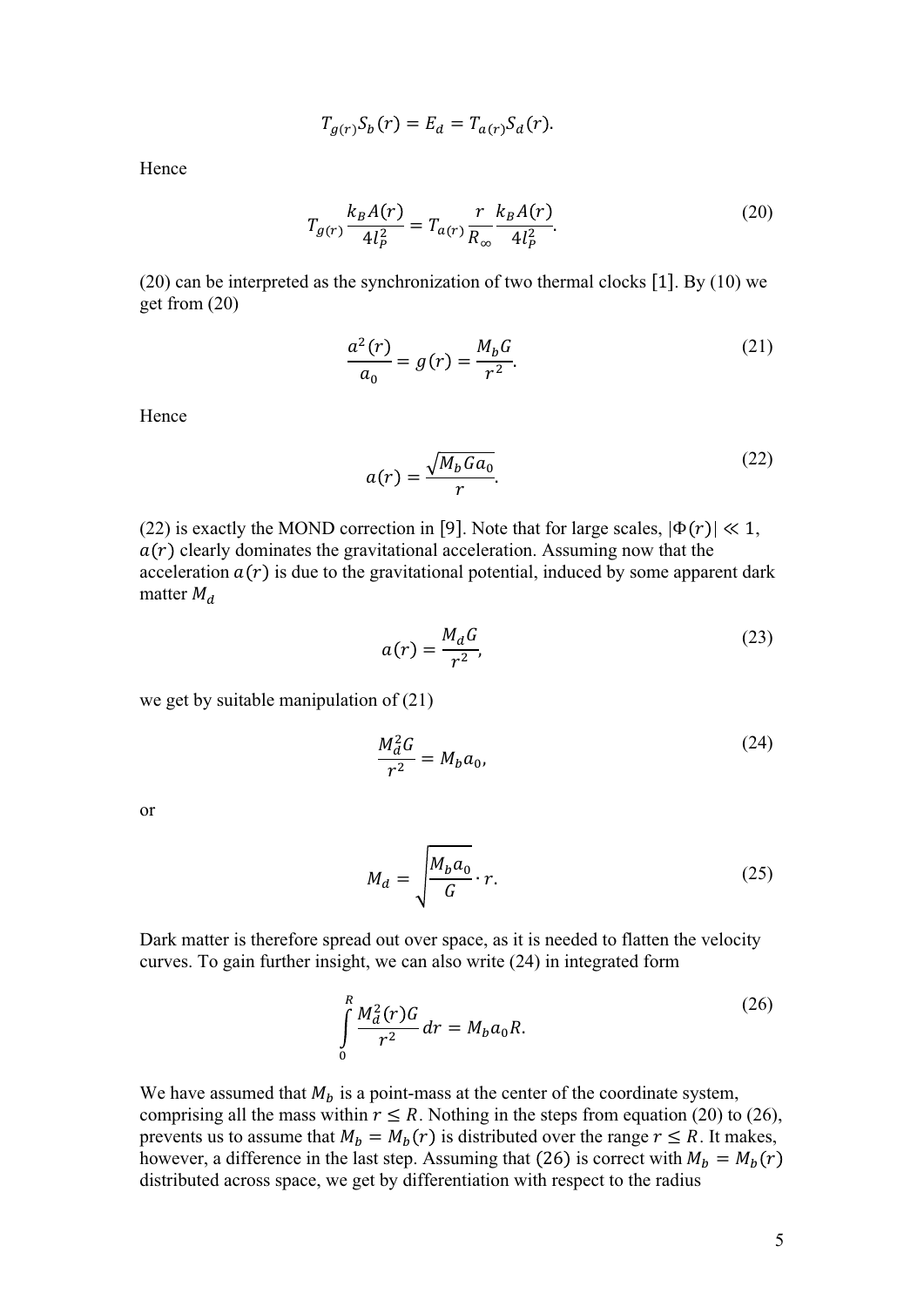$$
\frac{M_d^2(r)G}{r^2} = M_b(r)a_0 + \frac{dM_b(r)}{dr}a_0r.
$$
 (27)

Since  $\frac{dM_b(r)}{dr} \ge 0$ , the last term in (27) is positive and hence (25) underestimates the apparent dark matter. In this paper we do not pursue this line of thought.<sup>7</sup> Equations (25-27) give us relations between the baryonic matter  $M_b$  and an apparent dark matter  $M_d$ . All that is real though, is the dark, entropic energy contribution  $E_d$  with a corresponding acceleration, which affects baryonic mass.  $M_d$  is an auxiliary parameter to save the laws of gravity (23).

#### **3.1 The boundary be.1 een Mb o u and General Rela. ivi. v**

Observation tells us that the boundary, below which general relativity is accurate and beyond which MOND plays a role, lies at a range, where acceleration is  $\sim a_0$ . So far our theory does not allow us to derive this fact. Observation also tells us that at shorter ranges, general relativity is a very accurate description of gravity, which is at least plausible, since there we find  $S_b(r) \geq S_d(r)$ . The key to the answer will be the fact that adding baryonic mass to the vacuum has an influence on dark energy  $E_d$ . We follow the exposition in  $[11]$ , where first the displacement of the de-Sitter horizon by addition of a mass  $M_b$  and the resulting change  $S_{M_b}(R_\infty)$  in horizon entropy is being calculated. There holds

$$
S_{M_b}(R_{\infty}) = -\frac{2\pi c k_B M_b R_{\infty}}{\hbar}.
$$
\n(28)

So adding mass reduces the horizon entropy. To calculate the entropy change in regions considerably smaller than the horizon, where the term  $\frac{r^2}{R_{\infty}^2}$  in the metric (19) is negligible, we take the derivative of (5) with respect to the geodesic distance  $dr = (1 + \Phi(r))ds$  in the Schwarzschild metric to obtain

$$
\frac{d}{ds} \left(\frac{A(r)}{4l_P^2}\right)\Big|_0^{M_b} = \Phi(r) \frac{d}{dr} \frac{A(r)}{4l_P^2}\Big|_0^{M_b} = -\frac{2\pi c k_B M_b}{\hbar}.\tag{29}
$$

Since the entropy change (29) lives strictly speaking in two geometries, with and without mass, we define the entropy change simply to be the derivative with respect to  $r$  only. This leads after integration to the definition

$$
S_{M_b}(r) = -\frac{2\pi c k_B M_b r}{\hbar}.
$$
 (30)

Note that (30) coincides with the change at the horizon for  $r = R_{\infty}$ . After multiplying (30) both in the nominator and the denominator by  $R_{\infty}$ , we finally get

 $^7$  At very large scale the additional term is of importance for agreement with observation [11].

<sup>&</sup>lt;sup>8</sup> This is the Bekenstein-bound with respect to the mass-induced energy  $E_b = M_b c^2$ .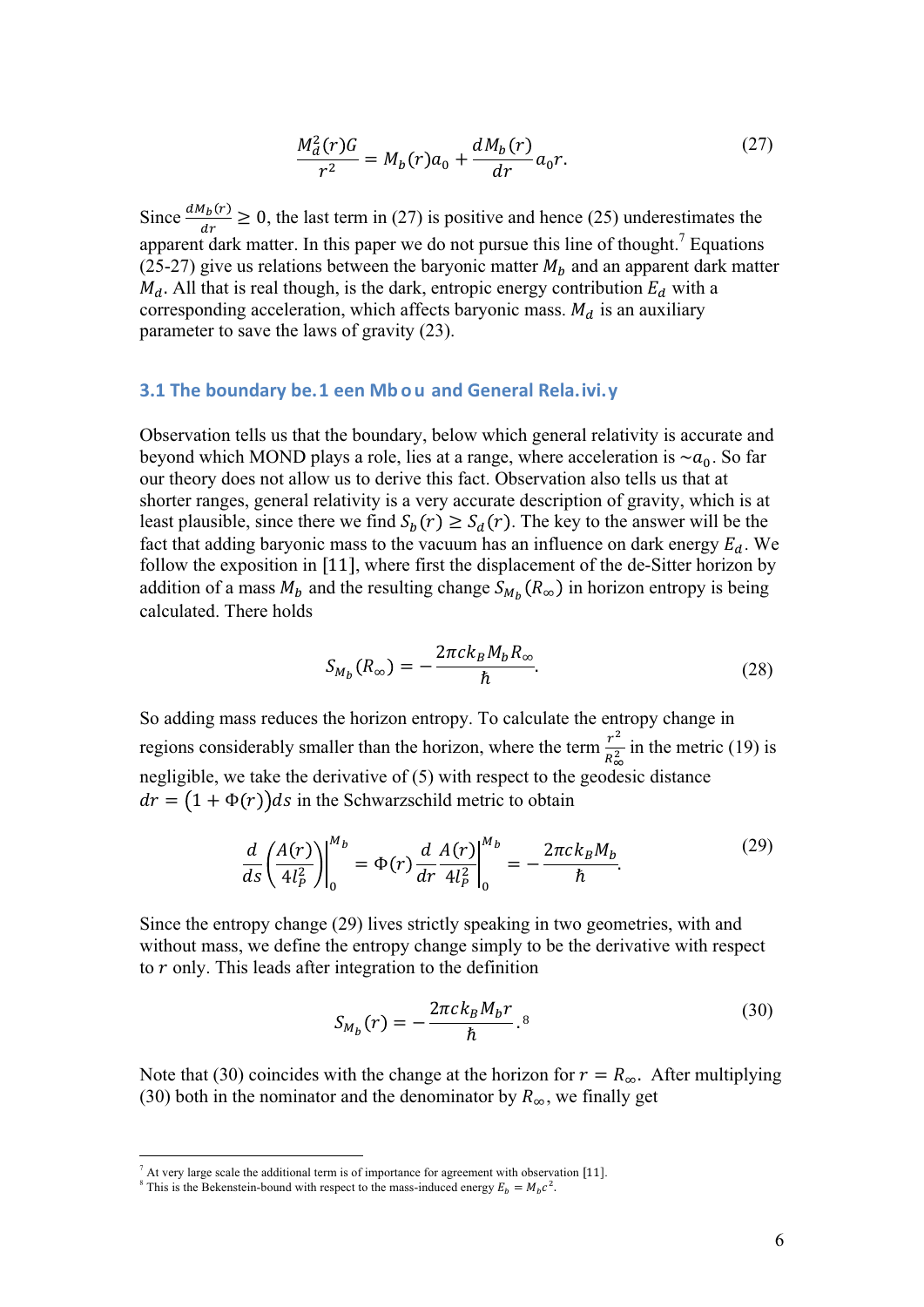$$
S_{M_b}(r) = S_{M_b}(R_{\infty}) \frac{r}{R_{\infty}}.
$$
\n(31)

We are now in a position to calculate where the presence of dark energy influences gravity. As long as effective dark entropy  $S_d^e$  $_{d}^{ef}(r)$ , which is the net dark entropy after addition of mass  $M_b$ , is bigger than zero, dark energy plays a role. So we find the condition

$$
S_d^{ef}(r) = S_d(r) - |S_{M_b}(r)| = k_B \left(\frac{A(r)}{4l_p^2} - \frac{2\pi c M_b R_\infty}{\hbar}\right) \frac{r}{R_\infty} \ge 0,
$$
(32)

hence

$$
\frac{2\pi cM_b R_{\infty}}{\hbar} \le \frac{A(r)}{4l_P^2},
$$

or

$$
r \ge r_0 = \sqrt{\frac{M_b G}{a_0}}.\tag{33}
$$

Note that we have  $a(r_0) = g(r_0) = a_0$ . This confirms empirical evidence that the boundary between the regimes of general relativity and MOND lies at acceleration  $\sim a_0$ .

### **3.2 Effective dark energy**

In (20) we used for synchronization total dark entropy  $S_d(r)$ , of which we now know that it is reduced, but positive at ranges  $r > r_0$ . We want to account for this and define the effective dark energy  $E_d^e$  $\int_a^{ef}$  by

$$
E_d^{ef} = T_{\bar{a}(r)} S_d^{ef}(r). \tag{34}
$$

Like in (20) we now synchronize two thermal clocks  $(r > r_0)$ 

$$
T_{g(r)}S_b(r) = T_{\bar{a}(r)}S_d^{ef}(r) = T_{\bar{a}(r)}S_d(r) - T_{\bar{a}(r)}|S_{M_b}(r)|.
$$
 (35)

By applying (10) on the dark, non-baryonic entropy, we get

$$
\frac{\bar{a}^2(r)}{a_0}S_b(r) - \bar{a}(r)|S_{M_b}(r)| - g(r)S_b(r) = 0.
$$
\n(36)

(36) is a quadratic equation with one positive solution

<sup>&</sup>lt;sup>9</sup> We use the notation  $\bar{a}(r)$  for effective acceleration.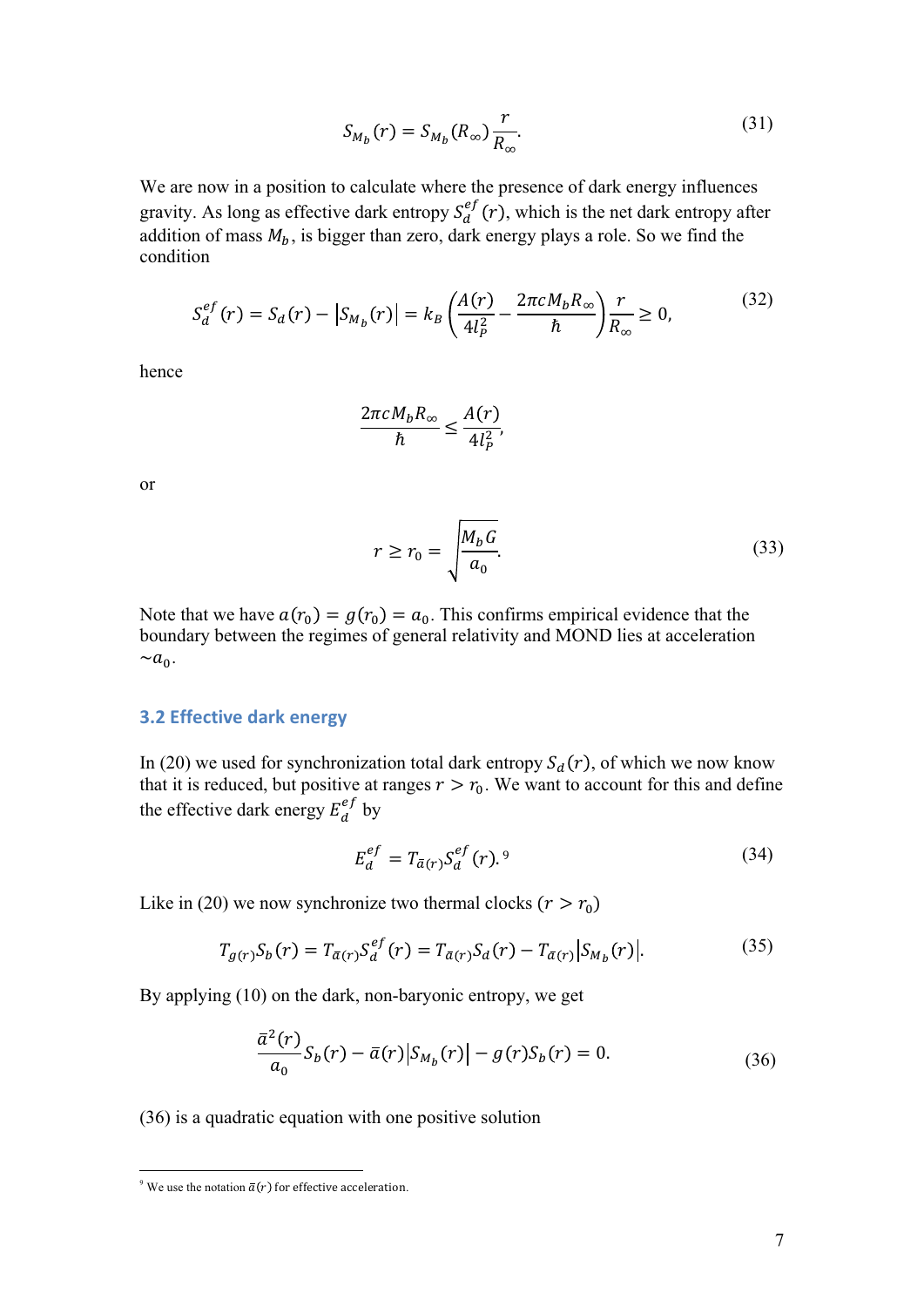$$
\bar{a}(r) = \frac{\left(\frac{|S_{M_b}(r)|}{S_b(r)}\right) + \sqrt{\left(\frac{|S_{M_b}(r)|}{S_b(r)}\right)^2 + \frac{4g(r)}{a_0}}}{\frac{2}{a_0}}.
$$
\n(37)

It turns out that the Newtonian potential can be written as  $|\Phi(r)| = \frac{1}{2}$  $\frac{S_{M_b}(r)}{S_b(r)}$  and hence (37) turns into

$$
\bar{a}(r) = \frac{2|\Phi(r)| + \sqrt{4|\Phi^2(r)| + \frac{4|\Phi^2(r)|c^4}{M_bGa_0}}}{\frac{2}{a_0}}.
$$

After factoring out, we finally arrive at our main result

$$
\bar{a}(r) = |\Phi(r)|a_0 \left(1 + \sqrt{1 + \frac{c^4}{M_b G a_0}}\right).
$$
 (38)

Note that formula (38) links directly to observation. In particular, if  $|\Phi(r)|a_0 \ll 1$ , we find  $10$ 

$$
\bar{a}(r) \approx |\Phi(r)|a_0 \sqrt{\frac{c^4}{M_b G a_0}} = \frac{\sqrt{M_b G a_0}}{r}.
$$
\n(39)

So we reproduce (22). For  $r = r_0$ , we make use of that fact that by (32) there holds  $S_b(r_0) = S_{M_b}(R_\infty)$  and hence  $|\Phi(r)| = \frac{r_0}{2R_\infty}$ . Since  $\frac{r_0}{R_\infty}$  $a_0 \ll 1$ ,<sup>11</sup> (38) turns indeed into

$$
\bar{a}(r_0) \approx \frac{r_0}{2R_{\infty}} a_0 \sqrt{\frac{c^4}{M_b G a_0}} = \sqrt{\frac{c^4}{4R_{\infty}^2}} = a_0.
$$
 (40)

In the last step we made use of the definition of  $a_0$ . On the other hand we get for  $g(r_0)$ , as calculated before

$$
g(r_0) = \frac{c^2 |\Phi(r_0)|}{r_0} = \frac{c^2}{2R_{\infty}} = a_0.
$$
 (41)

These results coincide with the ones in 3.1, which confirm the empirical fact that the boundary between regimes lies at acceleration  $\sim a_0$ . For distances  $r < r_0$ ,  $g(r)$ describes gravity accurately, since there is no effective dark energy left.

 $\frac{c^4}{M_b G a_0} \sim 10^{12}$ 

 $\frac{n_b - n_0}{a_0}$   $\sim$  10<sup>-10</sup>  $\frac{m}{s^2}$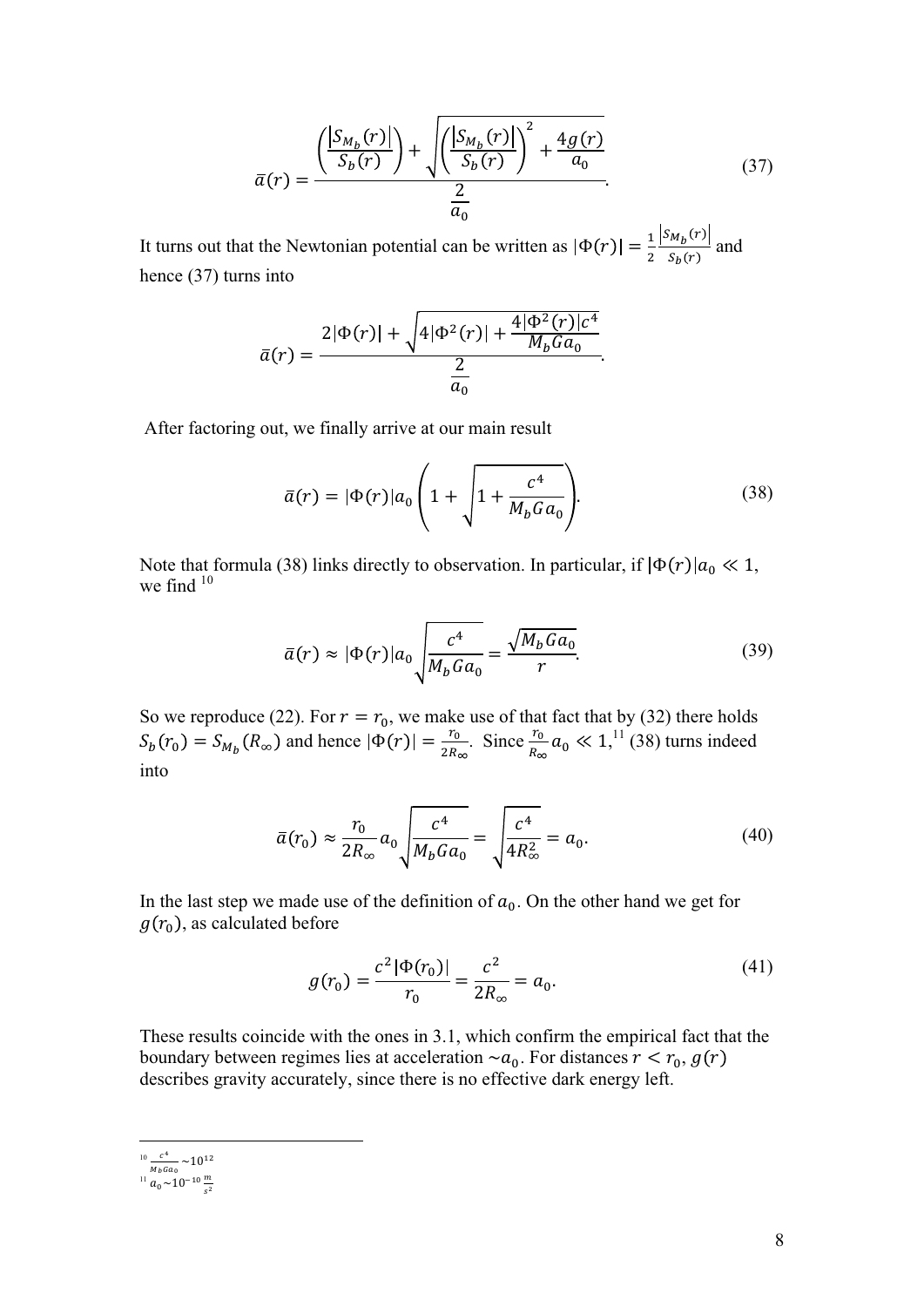# 4.4. clusi.nn

In [1] the idea of synchronizing thermal clocks in order to observe the universe by a unique rhythm is introduced. This general principle, based on considerations in the quantum-world [19], turns out to be very powerful and allows us to derive that spacetime needs to be a curved medium, governed by Einstein's equations, if  $\Lambda = 0$ . Entropy is introduced in a formal way and by making assumption (17) in the presence of  $\Lambda > 0$ , we are able to apply the synchronization principle again. We thus derive corrections to general relativity, resulting in the main formula (38), which corresponds to the MOND corrections (22) at large scales. The approach also explains why the boundary between the two regimes, general relativity and MOND, lies at accelerations  $\sim a_0$ .

The source of the corrections lies in the assumption that in a de-Sitter vacuum the strict area law (5) for entropy does not hold and that dark energy cannot enter the scene just by adding it to the Einstein equations, a fact, which by assumption (17) follows from the derivation of Einstein equations in [1].

#### **List of References**

- 1. Schlatter A.: Duration and its Relationship to the Geometry of Space-Time II. International Journal of Quantum Foundations, 3 (4), 119-125 (2017)
- 2. Unruh W.G: Notes on Black Hole Evaporation. Phys.Rev., D14, 870 (1976)
- 3. Davies P.C.W.: Scalar production in Schwarzschild and Rindler metrics. Journal of Physics A: Math.Gen., 8, 609 (1975)
- 4. Bekenstein J.D.: Black holes and entropy. Phys.Rev. D, 7, 2333 (1973)
- 5. Hawking S.W.: Particle Creation By Black Holes. Commun.Math.Phys. ,43, 199- 220 (1975
- 6. Strominger A., Vafa C.: Microscopic origin of the Bekenstein-Hawking entropy. Phys.Lett. B, 379, 99 (1996)
- 7. Van Raamsdonk M.: Building up spacetime with quantum entanglement. Gen. Rel. Grav., 42, 2323 (2010)
- 8. Jacobson T.: Entanglement Equilibrium and the Einstein Equation. Phys. Rev. Lett., 116 (20), 201101 (2016)
- 9. Milgrom M.: MOND theory. Can. J. Phys., 93 (2), 107 (2015)
- 10. Bekenstein J., Milgrom M.: Does the missing mass problem signal the break down of Newtonian gravity?. Astrophys.J., 286, 7 (1984)
- 11. Verlinde E.: Emergent Gravity and the Dark Universe. arXiv:1611.02269v2 (2016)
- 12. Milgrom M.: The modified dynamics as a vacuum effect?. Phys.Lett. A, 253, 273 (1999)
- 13. Klinkhammer F.R., Kopp M.: Entropic gravity, minimum temperature and modified Newtonian dynamics. Mod. Phys.Lett. A, 26, 2783 (2011)
- 14. Pikhitsa P.V.: MOND reveals the thermodynamics of gravity. arXiv: 1010.0318
- 15. Ho C.M., Minic D., Ng Y.J.: Cold Dark Matter with MOND Scaling. Phys.Lett. B, 693, 567 (2010)
- 16. Boblest S., Mueller T., Wunner G.: Spezielle und Allgemeine Relativitaetstheorie. Springer, Berlin, (2016)
- 17. Almheiri A., Marolf D., Polchinski J., Sully J.: Black Holes: Complementary or